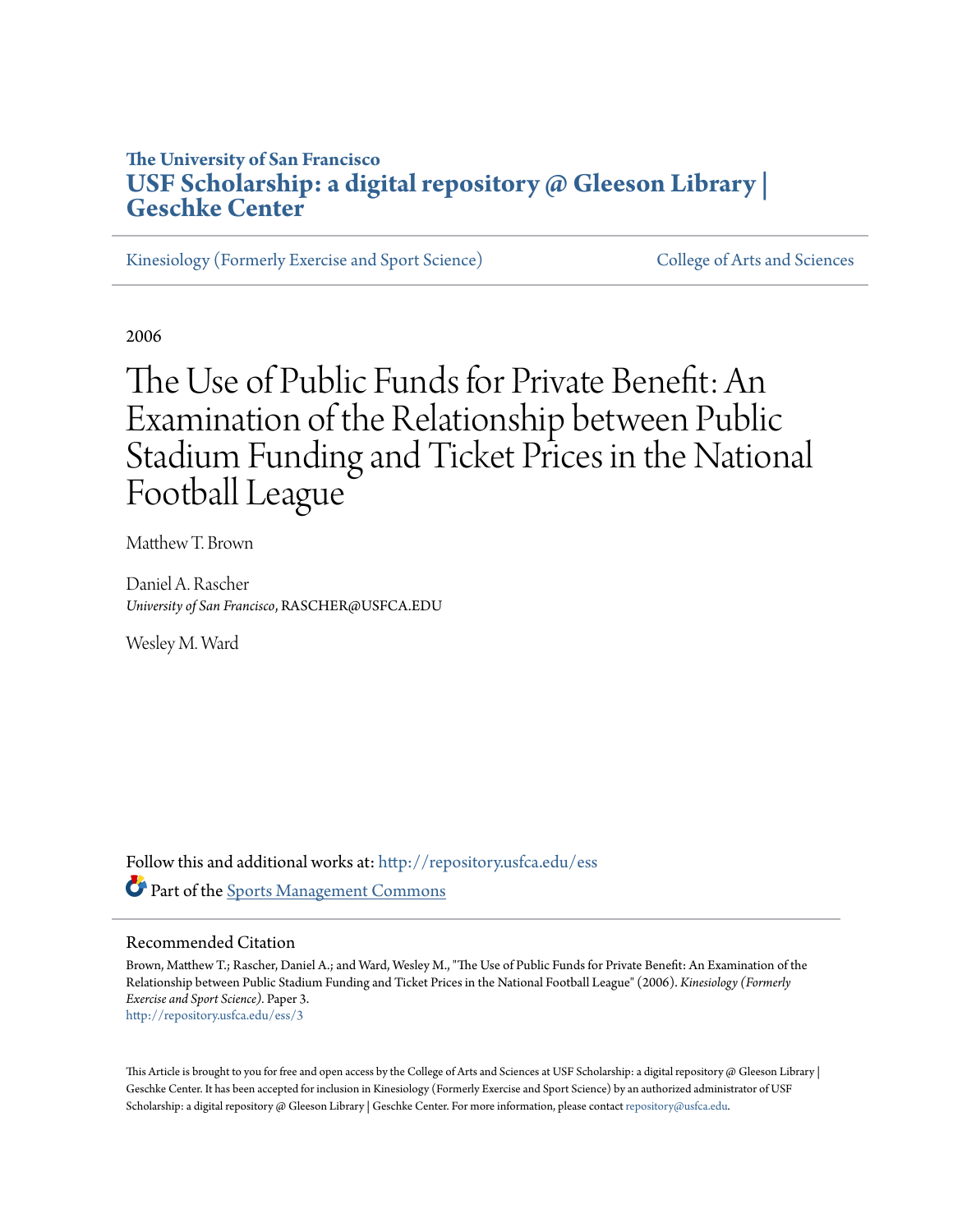# **The Use of Public Funds for Private Benefit: An Examination of the Relationship Between Public Stadium Funding and Ticket Prices in the National Football League**

Matthew T. Brown<sup>1</sup>, Daniel A. Rascher<sup>2</sup>, and Wesley M. Ward<sup>3</sup>

1 University of South Carolina 2 University of San Francisco 3 Arlington Park

Matthew T. Brown is an associate professor in the Department of Sport and Entertainment Management. His research focuses on sport business management and sport finance.

Daniel A. Rascher is the director of academic programs and an associate professor in the Sport Management program. His research focus includes sport economics and sport finance.

Wesley M. Ward is the OTB Marketing Manager and a former graduate student in the Sports Administration and Facility Management program at Ohio University.

# **Abstract**

During the past decade there has been a proliferation of sports stadia being built in America's municipal districts. While it used to be common for the public to fully fund stadium construction projects, over the past 20 years factors such as political motives, tax reform, and increased public awareness of tax equity have forced sports teams to share increasing amounts of the financial burden (Crompton, Howard, & Var, 2003). As public funding for stadia construction has decreased, franchises have continued to strive for maximized profits. Concurrently, the cost of attending events in sports stadia has increased for consumers in terms of higher ticket prices even though changes in fixed costs should not affect pricing (Leeds & von Allmen, 2004).

The purpose of this study was to examine the relationship between the use of public funds to build stadia and the profit maximizing goals of National Football League (NFL) franchises. A hypothesis was formulated that stated the impact of the public share of the construction cost would have no effect on relative ticket prices for those that consume the product. The cross-sectional data for a ticket price model, which consisted of seasonal data from every NFL team to play from 1991 through 2003, was investigated. The results showed an increase in public funding by 10% lowers ticket prices by 42 cents. As shown, the bulk of the variation in ticket prices was due to a general increase over time and MSA per capita income.

**Keywords:** National Football League, public finance, stadia, ticketing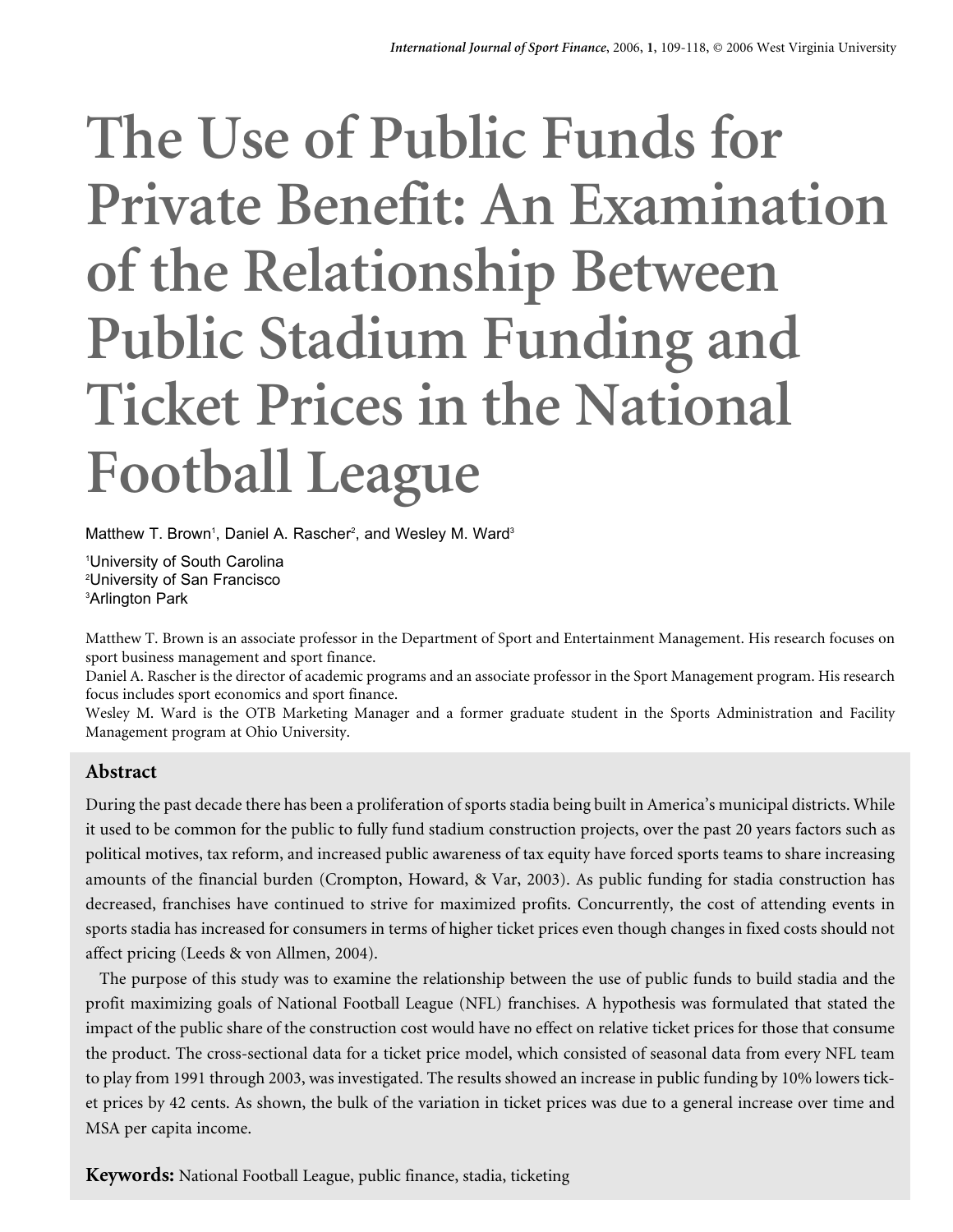During the past decade there has been a proliferation of new sports stadia in America's municipal districts. While it used to be common for the public to fully fund stadium construction projects, over the past 20 years political motives, tax reform, and increased public awareness of tax equity have forced sports teams to share increasing amounts of the financial burden to construct stadia and arenas (Crompton, Howard, & Var, 2003). Yet despite these factors, public money still continues to support approximately 55% of stadium costs (Broughton, 2004). Even when these public funds were used, sport franchises, like most private sector firms, have focused on maximizing shareholder wealth as they strive for maximized profits.

Several forms of public subsidy have been used in the construction of stadia and arenas, from the use of public funds (tax dollars) to build stadia and arenas to the reduction or elimination of property taxes on privately owned facilities. Fort (2004b), in his paper *Subsidies as Incentive Mechanisms in Sports*, examined the relationship between public subsidies and ticket prices. Here, operating subsidies were examined. Fort found that an inverse relationship existed between stadium operating subsidies and ticket pricing in single-use stadia.

In his article, Fort (2004b) divided subsidies into two categories—construction subsidies and operating subsidies. He stated that construction subsidies included both direct and indirect tax and infrastructure subsidies while operating subsidies included subsidies granted to team owners in stadium lease agreements. In this current paper, the subsidy examined was the use of public funds, a tax subsidy, to build new venues. This would be classified by Fort as a construction-based subsidy.

# **Factors Influencing the Use of Public Funds for Sport Venues**

#### *Political Motives*

Legislators, like politicians at every level, run according to agendas, most of which are determined in the election process. According to Brunori (2001), ambition has guided the motives of state legislators. Once in office, these legislators have focused on reelection, attempted to enhance their political reach, and hoped to further their political careers. It can therefore be assumed that legislators will work hard to advance their agendas, a notion supported by Brunori. With regard to tax policy, the author noted that policy is formulated to advance both public policy and political goals. If these goals have the potential to enhance a legislator's standing with an important special interest group, public policy and political goals have often intersected.

One potential interest, the sport team owner, has become powerful within local political and business communities. Some politicians have utilized this power during elections, and upon taking office seek support for the public funding of sports stadia (Crompton, Howard, & Var, 2003). The most common public mechanism to raise the capital needed to fund a stadium has been the sales tax, presumably because of its obscurity. This source of funding has been used because politicians attempt to obscure an individual's tax burden by passing increases in taxes that are mostly unnoticed by their constituents (Brunori, 2001). As such, the author noted that the sales tax is the easiest form of tax to hide. The sales tax is paid in such small increments that the public is largely unaware of its gross sales tax liability.

As increases are frequently so small that the cost of fighting them is too much for an individual person or group to bear, sales tax increases have often received little resistance from the public. Thomas R. Dye, in his theory on public taxation acceptance, posed that special interests look for the benefits, subsidies, and privileges government can provide with the costs of these benefits, subsidies, and privileges being born by all taxpayers. As these costs are dispersed to a large number of individuals, it was stated that very few feel that the added tax is worth the time or money to oppose the benefit, subsidy or privilege granted to the special interest (Brown & Paul, 1999).

Occasionally, taxpayers have joined together to oppose a benefit for a special interest. In Hamilton County, Ohio, taxpayers fought a sales tax increase designed to fund two new sports venues along Cincinnati's riverfront. The two stadia were funded through the use of a sales tax, thus assuring that the costs of building the stadia would be spread over as large a population as possible. To counter opposition to the sales tax increase, the sales tax increase was combined with a property tax rollback; therefore, for property owners only, there was a net tax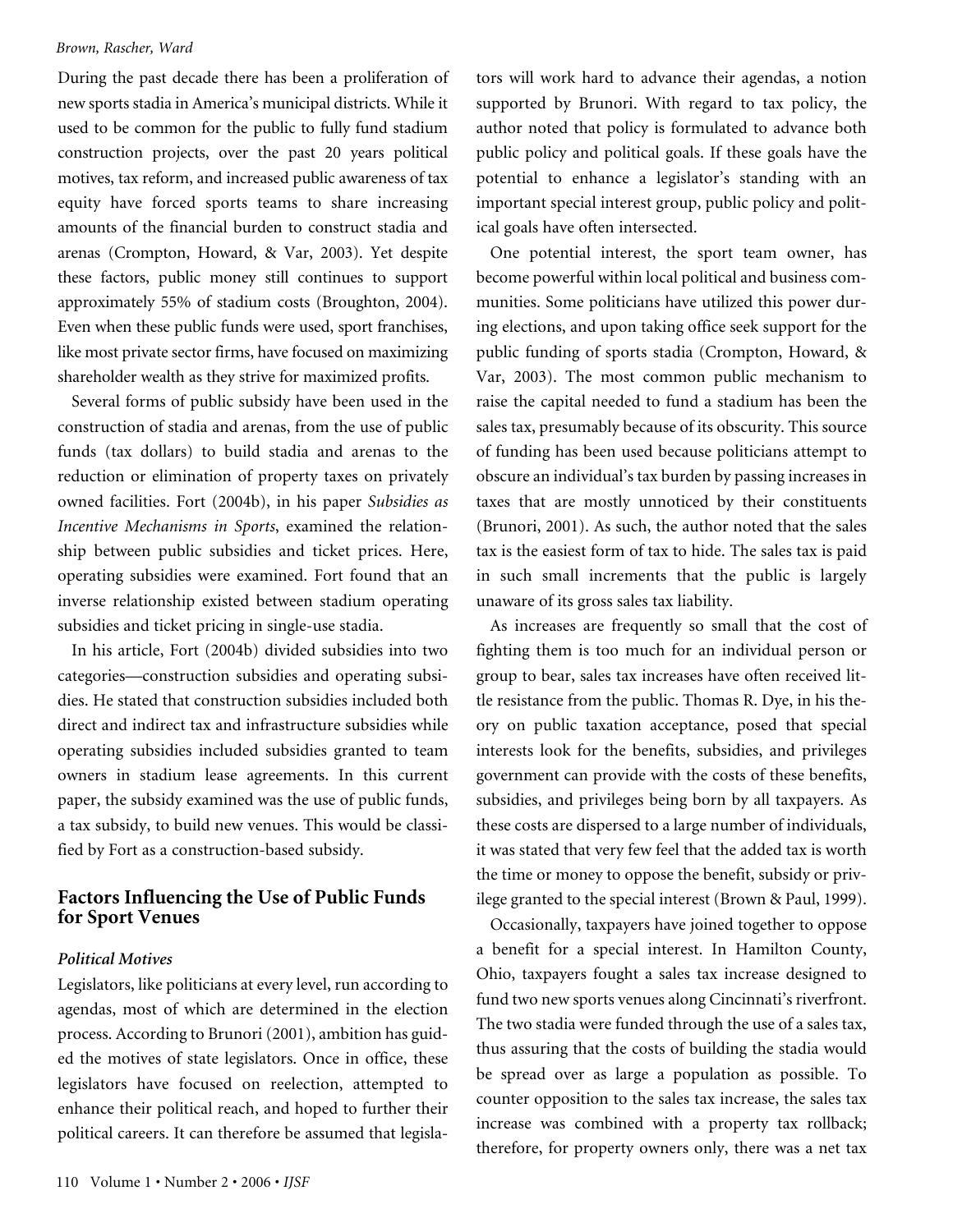reduction (Brown & Paul, 1999). The Hamilton County sales tax increase was so marginal to the millions affected that few had the inclination, time, or resources to fight it politically.

Additionally, politicians are forced to make decisions concerning where tax revenue is spent. Often if they chose to use tax revenue to fund one project, resources were taken away from other projects. This has been referred to as opportunity cost. Crompton, Howard, and Var (2003) defined opportunity costs in sport as benefits that would be received if public resources committed to a sporting facility were redirected for other use. Within the political process, however, opportunity costs have been often ignored when determining where funds are spent.

To understand the concept of opportunity costs in public administration, Crompton, Howard, and Var (2003) discussed the differences between capital and operating budgets. Importantly, funds from capital and operating budgets cannot be directly substituted. Those that advocate additional funds for education, public safety, and public health rather than funds for a sporting venue look to a city's operating budget for increased support. To solve the fiscal problems for the social programs listed above, permanent acceptance of higher tax rates has been required. It has usually been easier to convince voters to support increases in taxes for capital projects, such as stadia, where tax increases are almost always temporary. Further, as operating budgets are not approved by a public vote, resulting tax changes will be linked to those in office at the time of election. Operating budgets also increase incrementally, and thus are ongoing and likely to increase. Capital investments, however, have a fixed timeframe determined by a bond's maturity.

The differences between operating and capital budgets have explained some of the political incentives for advocating stadium funding. In addition, as Crompton, Howard, and Var (2003) stated, public subsidies for sport venues frequently come from non-residents (hotel/motel tax, car rental tax) while items in operating budgets are funded primarily by the community taxpayer. As politicians are driven by results and constituents can visually see the impact of stadium construction, the physical improvements can be equated as progress. For social programs, it has been much harder to measure progress by

pointing to tangible results; therefore, progress in these areas often has been overlooked.

Even though political motives can drive the push for increased public funding in capital projects, the use of tax revenue must still be justified. According to Crompton, Howard, and Var (2003), these capital expenditures must show a positive return on investment. Additionally, the investment in the capital project must return an amount at least equal to other capital projects in which the government could have invested. Therefore, if a municipality decided to fund a sports stadium, it needed to be able to justify the benefits of such a project. Baade (1996) stated decisions to subsidize a sports stadium force either delays or reductions in other needed capital projects, or force a community to increase their total tax burden to support all needed projects.

#### *Tax Reform*

Despite the prowess of many politicians, stadium tax levies have faced increasing resistance from the public. According to Baade and Dye (1990), operating deficits in publicly owned, or financed, stadia have led to taxpayer resistance in communities proposing new funding for new sporting venues. In San Francisco, the citizens have voted down a number of proposals that would have created public funding mechanisms for new stadia to be used by the San Francisco Giants (baseball) and 49ers (football).

In addition to the faltering financial status of existing stadiums, tax reform has added to the external pressures facing public budgeters. In Dubuque, Iowa, voters resoundingly voted down a stadium bond issue that would have been used to partially fund the construction of a new baseball facility (Stiles, 2004). In Minnesota, the Saint Paul City Council voted 4-2 to reject a public funding proposal to build a ballpark and attract the Twins (baseball) out of Minneapolis (Associated Press, 2004).

The two tax reforms that have affected the public funding of sport venues both were passed during the Reagan administration. The first, the Deficit Reduction Act of 1984, ended the use of tax-exempt bonds to finance luxury boxes, and the second, the Tax-Reform Act of 1986, prohibited the use of tax-exempt bonds for sports facilities if more than 10 percent of its revenue came from one tenant. With the elimination of their tax exemption, the cost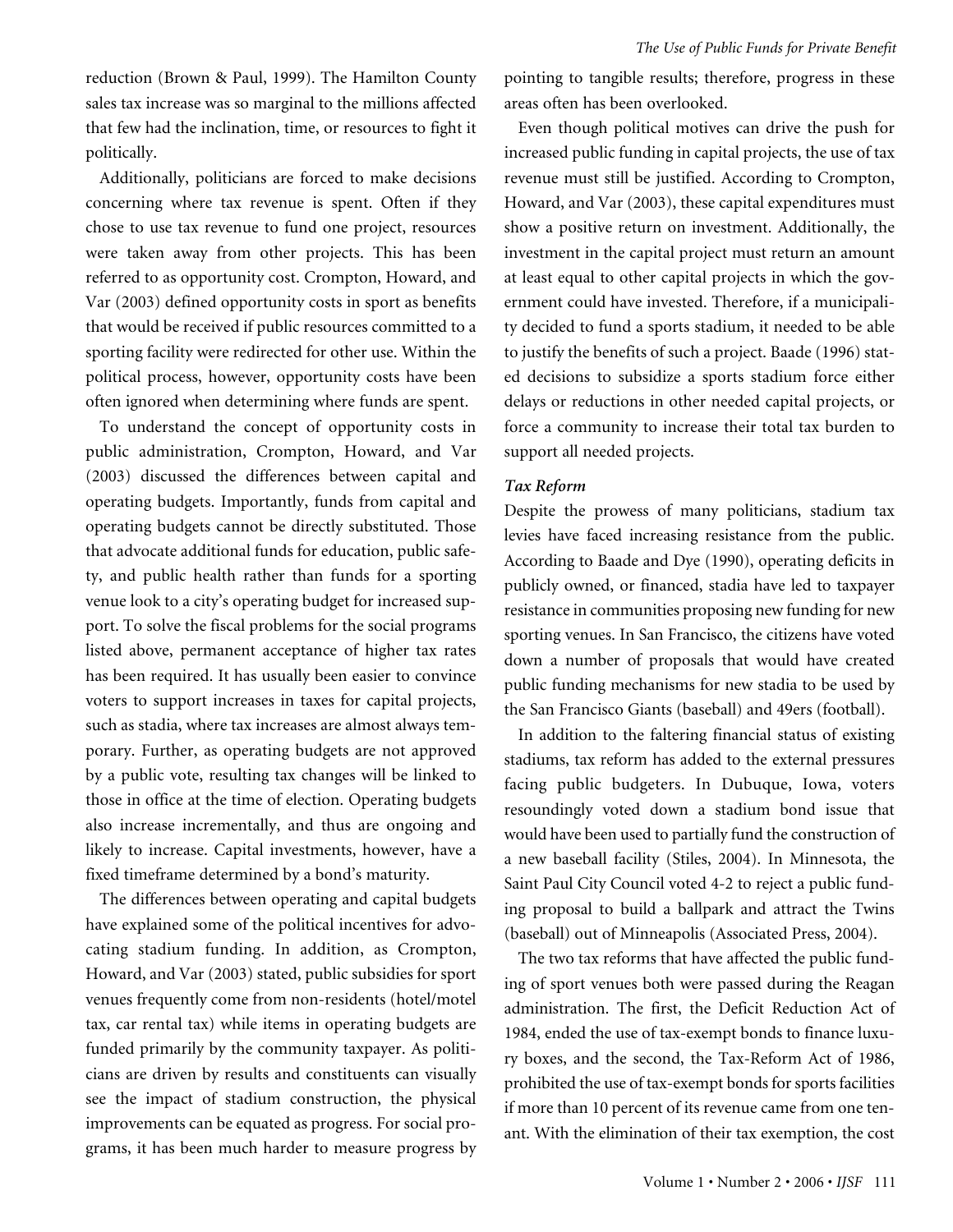of financing stadia through the offering of bonds increased; therefore, municipalities were forced to find other means to help defer the cost. At the same time, municipalities increased the use of "load shedding," where costs were shifted from the public sector and absorbed by private entities (Crompton, Howard, & Var, 2003). As a result, many sports teams now had to incur a portion of the cost of constructing new facilities. Though public/private funding partnerships began to appear with some regularity, most stadium projects consisted of sport franchises contributing a substantial, but minority, share of the facility's cost. This shared cost approach was more widely accepted by the public and helped politicians continue to accommodate sport franchises.

#### *Equity in Taxation*

Inherently, taxation has been viewed negatively by the public as it reduces personal income. However, taxation has been necessary in modern society. The primary issue in taxation has not been the tax itself, but the fairness of the tax. According to Mikesell (2002), tax policy has been formulated to cause the least amount of economic harm as taxes move available resources from private use, thereby harming the private sector. Therefore, a socially acceptable tax would collect as much revenue as possible for government operations while leaving ample resources for private sector use.

When evaluating tax policy, equity has been the major thrust. Mikesell (2002) stated that there were two general standards of equity. The first was benefits received. Taxpayers have examined tax equity based upon the direct benefits from, or usage of, the public service funded via the tax. The second standard of equity was the ability to pay. Here, the author stated the taxpayer evaluates equity based upon his or her ability to bear the burden of the tax. For example, when examining a tax on gasoline, the benefits received approach to evaluating equity could be used. The purchaser of the gasoline would determine the level of taxation by the amount gasoline he or she consumed and then relate the taxation amount to road improvements, a public service funded by the gasoline tax. The tax would be evaluated based upon the perception of the benefits received. Using the ability to pay approach, the purchaser would evaluate the tax based

upon the perceived amount of tax burden he or she felt that he or she could pay.

The benefits based approach has been criticized, however. Mikesell (2002) stated that today's governments have attempted to redistribute wealth when providing social services. Services have been provided which transfer (net) income from one group to another. Here the benefits received approach has failed as the objective of taxation is subsidization rather than exchange. Although impractical in some situations, the ability to pay method has had wider appeal. As Mikesell described, the market-exchange philosophy can be found in this approach as, regardless of service, those capable of bearing the costs of government should bear the greatest amount of those costs.

Mikesell (2002) described two additional forms of equity that have been used to further evaluate methods of taxation. Horizontal and vertical equity have been commonly used standards to measure the fairness of a tax across and within social segments. Horizontal equity, or the equal treatment of taxpayers with the same capability to pay taxes, has been supported in the Supreme Court in regard to property taxes. Further, the court's ruling has been extended to similar forms of taxation. When applying the concept of vertical equity, the relationship between the taxes paid by individuals with different abilities to pay is examined. Importantly, vertical equity measures the association between effective rates of taxation and income.

Taxation equity has been an issue in sport stadia financing on two accounts. The first was the vertical equity of the tax and the second was the equity of tax revenue allocation. According to Crompton, Howard, and Var (2003), when examining public resources, one must examine who gets the resources, and even who should get the resources. In the public funding of stadia, taxpayer's dollars have been used to pay for the construction of stadia that primarily house sports franchises owned by millionaires. Therefore, the public has transferred income from the community to a small group of wealthy owners. Further, if not to enhance the inequity of the relationship, sports franchises charged consumers to watch games despite receiving a substantial public subsidy.

The issue of inequity in the funding of public stadia has been hotly debated. While municipalities have attempted to justify funding stadiums using the economic develop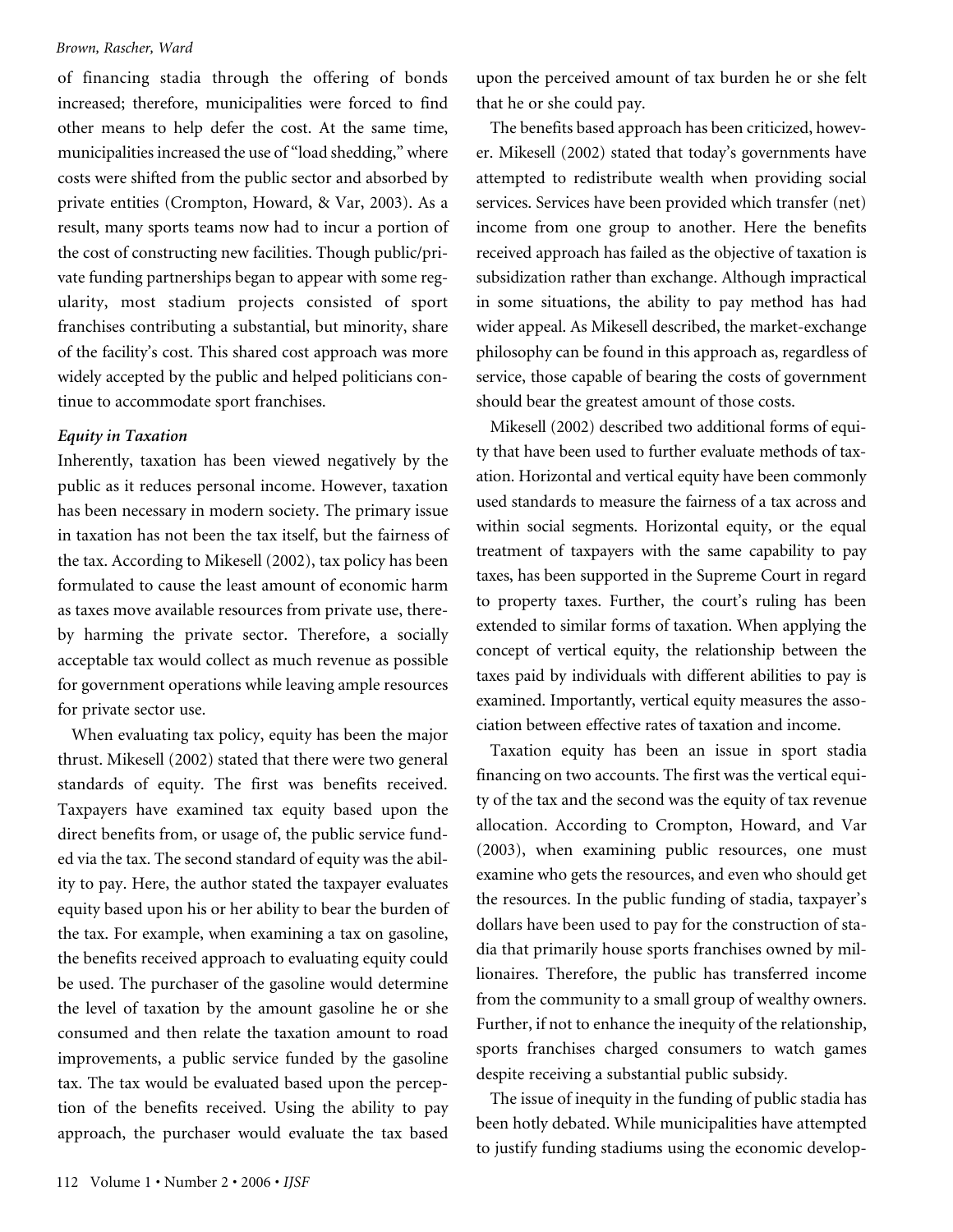ment argument, many have questioned the true value of professional sports as a public good. Regardless of the argument, without these subsidies, the prevalent but inequitable practice of transferring resources from the ordinary taxpayer to the wealthy owner would end. However, the inequity of resource allocation would continue as long as the public funds any form of capital project, whether sport related or not. While some cases may be more blatant than others, sports stadia typically have garnered greater exposure and thus public funding for such projects has been easier to scrutinize.

As discussed earlier, the original sales tax in Hamilton County, Ohio, increased by one percentage point in the county; however, the final proposed tax was reduced when a property tax break was included in the ballot initiative. As reported by Brown and Paul (1999), the final proposal ended with 70% of the tax revenue being used to fund new stadia for the Reds (baseball) and Bengals (football) and 30% being used to offset the reduction in local property taxes. This tax proved, however, to be vertically inequitable given the large proportion of renters within the county.

Though passed by the community, the Hamilton County tax proposal failed the vertical equity test by providing greater net tax relief to higher income earners primarily based on their home ownership. According to Brown and Paul (1999), homeowners earning over \$45,000 received a net tax reduction. Those earning less than \$27,000 had a net tax increase. Finally, homeowners earning between \$27,000 and \$45,000 broke even when the effects of the two tax changes were combined. As the authors noted, there was a clear disparity between the level of tax paid by lower income earners and the proportion paid by higher income earners, and this disparity was vertically inequitable. Michaud, a Cincinnati news writer, was quoted by Brown and Paul as saying that the plan was "a transfer of wealth from the poor to higher income groups … we are in fact taking money from the little guy … and transferring it to the millionaires" (p. 227).

## **Expenditure of Public Funds and Profit Maximization**

While the factors that ultimately affect public funding decisions are debated and tax equity is measured, the

owners of sport organizations may view the operation of their clubs as similar to the operation of other businesses and seek financial gains, such as shareholder wealth maximization (Foster, Greyser, & Walsh, 2006). In the case of a private business like a sport franchise, the shareholders are company ownership. Essentially, the concept of profit maximization has referred to increasing the profit transferred to ownership. These goals have been widely accepted by the business community and have been the aim of most for-profit organizations. The sports industry has been no different, in that team owners have attempted to maximize a combination of their personal wealth and some aspect of winning (Brown & Paul, 1999). Naturally, implications have arisen from this.

When outside forces, such as tax increases or increases in stadium construction cost, pressure a business, ownership has attempted to maximize its wealth by passing the burden of these new expenses onto other elements of the company. This process has been characterized in business by a concept called shifting. Mikesell (2002) stated that there were three ways a business may respond. First, in forward shifting, a business will respond by increasing its prices to reflect the new expense. Or, a business might backward shift. Here a business will reduce the price paid to the owners of the resources it purchases. It may also reduce the wages paid to employees and the prices paid for raw materials. Finally, a business might absorb the cost, thereby returning a lower profit to its shareholders. As most businesses utilize the profit-maximizing model, the effect of increased taxes or increased capital expenditures has been to shift the increased financial burden to the consumer or employee. Tax decreases or a decrease in capital expenditure, however, have been absorbed by shareholders in the form of increased profits or dividends.<sup>1</sup>

Based upon economic theory, however, there should be no connection between increased or decreased capital expenditures and costs to consumers. Therefore, there should be no relationship between fixed cost, the cost of constructing a new stadium, and marginal cost, the cost of selling one more seat to the game (Leeds & von Allmen, 2004). Stadium subsidies reduce an organization's fixed costs. But, stadium subsidies do not impact the marginal costs of increasing attendance or revenues. As marginal costs are not affected, there is no incentive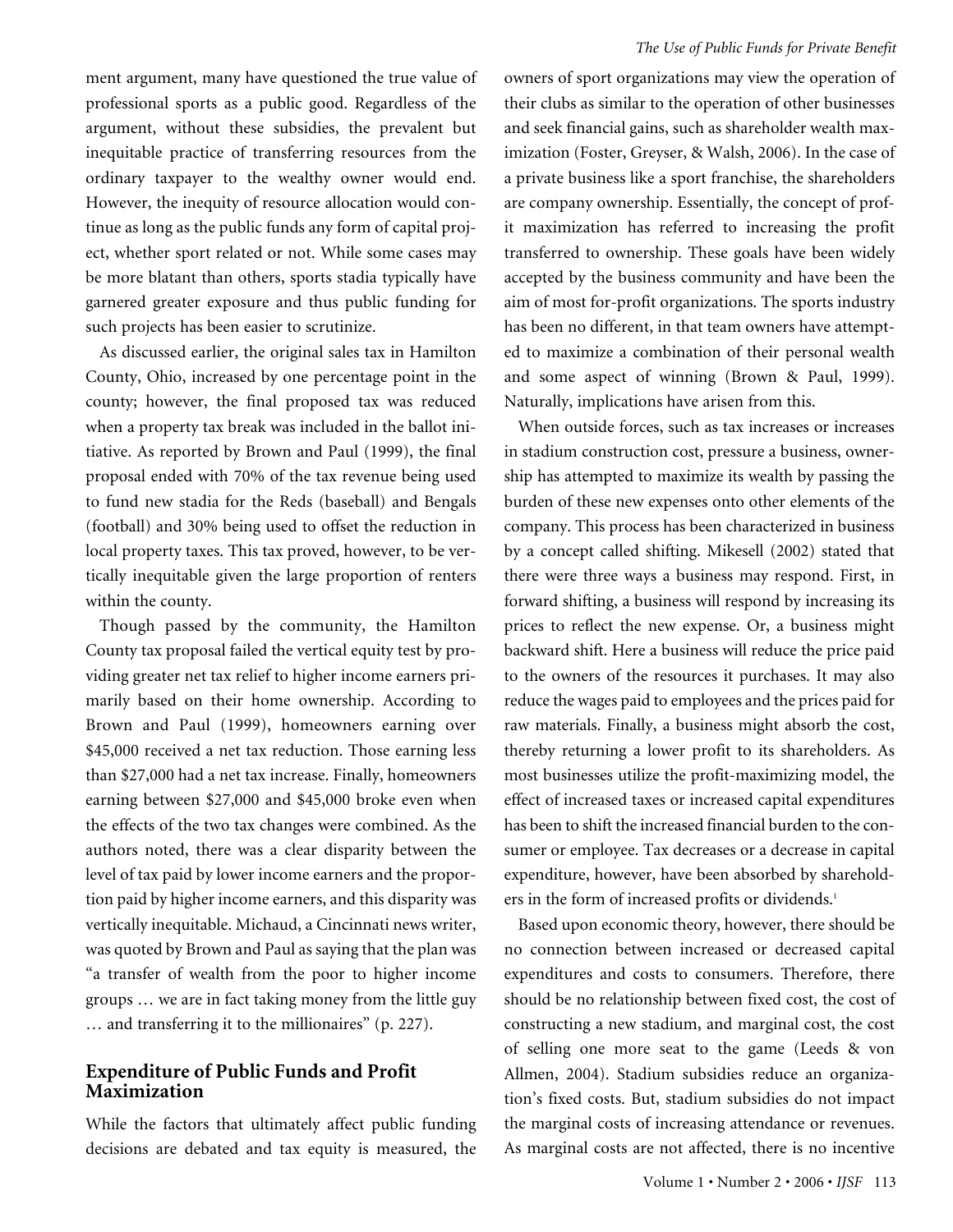for a profit maximizing organization to either lower price if stadium subsidies are increased or raise price if stadium subsidies are decreased.

Current public stadium financing trends have seen sport owners accept a greater burden of the construction and operational costs. Regardless of whether or not the stadium capital investment was funded totally or partially by an incremental tax covering millions of people, in the end the profit maximizing company will act in one of two ways. First, according to Mikesell (2002), it may shift as much of its own cost upon its customers, employees, and suppliers. Crompton, Howard, and Var (2003) added that teams without public funding have to compensate by utilizing more of their revenue to repay annual facility debt load. Second, there may be no impact on pricing as economic theory dictates that changes in fixed costs should not affect pricing (Leeds & van Allmen, 2004). The purpose of this study was to explore this process in the National Football League (NFL) by examining the effect on consumer prices. A hypothesis was formulated that stated the impact of the public share of the

construction cost would have no effect on relative ticket prices for those that consume the product.

### **Data**

A cross-sectional and time series ticket price model was used in this study to test the hypothesis. The data used in the model consisted of seasonal data from every NFL team that played from 1991 through 2003. Included in these data was information regarding each NFL stadium, and variables that may describe fluctuations in ticket pricing (see Table 1). In total there were 19 potential explanatory variables that were determined by the review of literature. Team Marketing Report published pricing information on a yearly basis, and for the purpose of this research, was the most reliable source for pricing data (http://www.teammarketing.com/fci.cfm, 2004).

In order to develop an applicable model for NFL ticket pricing, it was important to include the population and per capita income of the market for each team. To achieve this, Metropolitan Statistical Area (MSA) data were used. This data was taken from U.S. Census esti-

**Table 1. Simple Descriptive Statistics of the NFL Ticket Pricing Model**

| Variable                     | $\mathbf N$ | Minimum        | Mean        | Maximum      | Std. Dev.  |
|------------------------------|-------------|----------------|-------------|--------------|------------|
| Team Code                    | 389         | $\mathbf{1}$   | 16.90745501 | 32           | 9.3814728  |
| NFL Season                   | 389         | 1991           | 1997.172237 | 2003         | 3.7400935  |
| <b>Stadium Capacity</b>      | 389         | 41203          | 69672.66067 | 92000        | 8420.31896 |
| Public Funding %             | 389         | $\overline{0}$ | 84.938560   | 100          | 28.3939990 |
| Private Funding %            | 387         | $\overline{0}$ | 15.141860   | 100          | 28.4481039 |
| Average Ticket Price         | 389         | 18.17          | 39.51       | 81.89        | 11.3377113 |
| Fan Cost Index               | 389         | 124.68         | 229.66      | 438.54       | 58.6056087 |
| FCI Adjusted for Inflation   | 389         | 168.44         | 260.00      | 468.59       | 48.7725123 |
| Stadium Age                  | 389         | 1              | 25.213368   | 82           | 17.9412910 |
| Percent Capacity Sold        | 389         | 0.45           | 0.8925707   | 1.03         | 0.1137622  |
| <b>MSA</b> Population        | 389         | 198527         | 4912434.8   | $2.15E + 07$ | 4930004.91 |
| MSA Per Capita Income        | 389         | 21216          | 31438.298   | 59693        | 6285.76974 |
| Season Winning %             | 389         | 0.063          | 0.5010540   | 0.938        | 0.1833635  |
| Lagged Winning %             | 385         | 0.063          | 0.5012519   | 0.938        | 0.1846927  |
| <b>Expansion Year</b>        | 389         | 0.0            | 0.0102828   | 1.0          | 0.1010112  |
| Relocation Year              | 389         | 0.0            | 0.0154242   | 1.0          | 0.1233912  |
| Shared MSA                   | 389         | 0.0            | 0.1979434   | 1.0          | 0.3989624  |
| Lagged Playoff Appearance    | 389         | 0.0            | 0.4010283   | 1.0          | 0.4907379  |
| Lagged Super Bowl Win        | 389         | 0.0            | 0.0308483   | 1.0          | 0.1731293  |
| Lagged Super Bowl Appearance | 389         | 0.0            | 0.0616967   | 1.0          | 0.2409136  |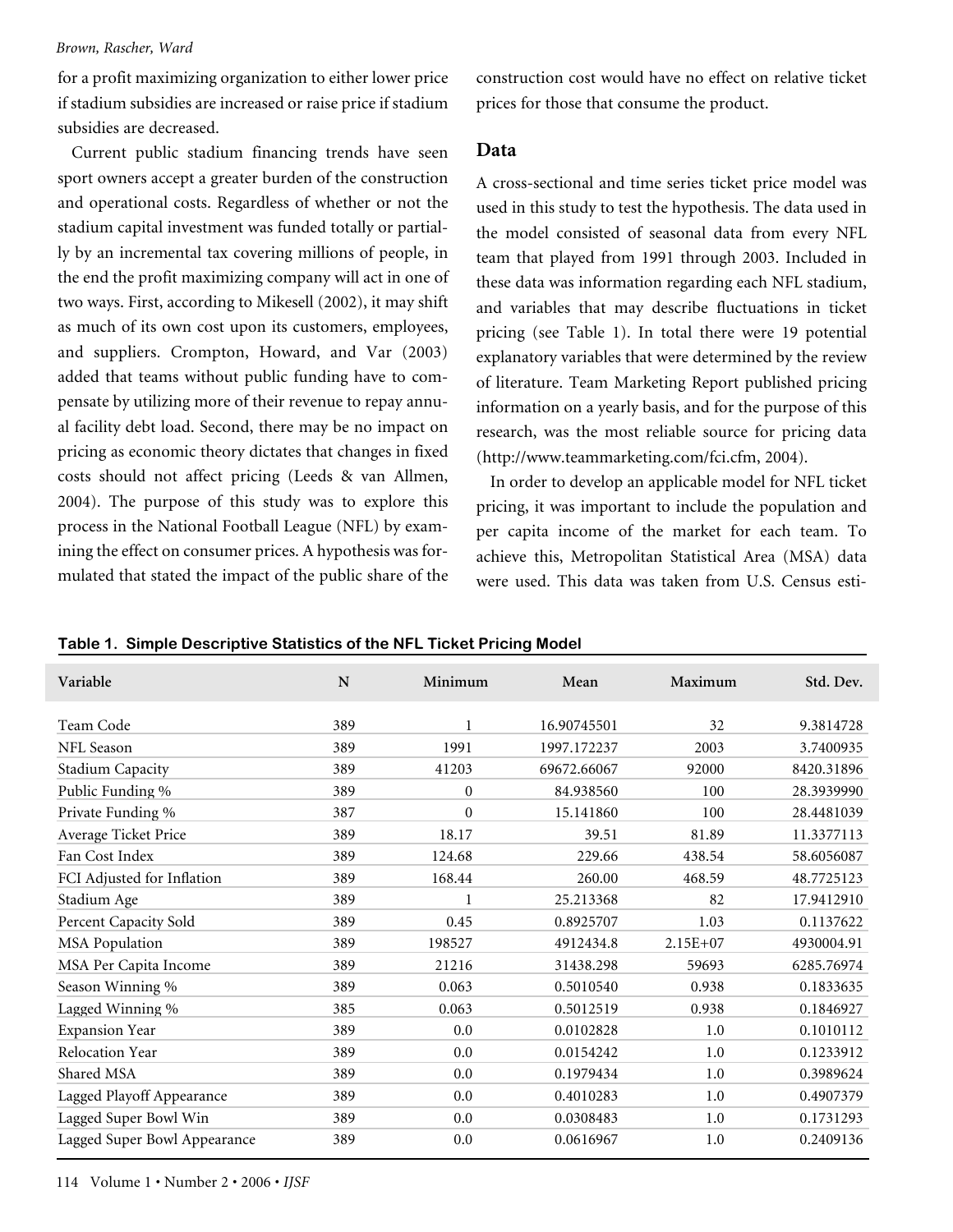*The Use of Public Funds for Private Benefit*

mates. NFL teams likely draw fans from the city in which they play and from the surrounding communities. Therefore, MSA data had the potential to provide the most applicable forecast of population (MSA Population) as well as income variables (MSA Per Capita Income). According to Rascher (1999), studies found income to be a significant factor in determining attendance at sporting events. The expected effect of increases in MSA population and per capita income was an increase in the cost of an NFL ticket. Further, the model utilized a dummy variable to denote those NFL teams that share MSAs. The model also utilized two dummy variables, Expansion Year and Relocation Year, to control for trends related to franchise movement. The model took the following form:

NFL Average Ticket Prices = *f*(season, capacity, public share, stadium age, MSA income, average of lagged wins, and current winning percent)

Team Marketing Report's Fan Cost Index™ (FCI), a vector of prices that fans pay to attend sporting events, included two adult average price tickets, two child average price tickets, four small soft drinks, two small beers, four hot dogs, two programs, parking, and two adult sized caps. The first law of demand predicted that higher prices will lead to lower levels of demand, *ceteris paribus*. The average Fan Cost Index for attending one game was \$229.60 for the sample, with a low of \$124.68 and a high of \$438.59.

Winning percentage (Season Winning %) was expected to be an important proxy for the quality of the home team. The winning percentage in the year each season began, seasons 1991 to 2003, was used. There were a number of studies that found winning to be an important determinant of attendance demand (Burdekin & Idson, 1991; McDonald & Rascher, 2000). Further, Martell and Tehranian (1988) found that winning percentage impacted the cost of a scalped ticket. As expected, the average winning percentage was near 0.500 $^{2}$  (at 0.501), with the minimum at 0.063 and the maximum at 0.938.

Lagged winning percentage (Lagged Winning %) was also expected to affect demand because the previous season's performance affected season ticket sales and the appeal of early season games. For instance, Rascher (1999) showed that in baseball an extra win by the home team in the previous season increased per game attendance by about 450 fans for the first half of the season,

but declined in magnitude, to 150 fans per game, and in significance, for the second half of the season.

There were factors unrelated to the game itself that could also act as forecasting tools such as those associated with stadia. There was a presumed difference in ticket prices associated with the level of public funding provided for the construction of a stadium. Thus, the level of public funding (Public Funding %) and the level of private funding (Private Funding %) for each stadium was incorporated into the study. The average level of public funding support was 84.94 percent with a minimum value of zero percent and a maximum value of 100 percent.

There was also a presumed effect of stadium age upon the desirability of attending an event (McEvoy, Nagel, DeSchriver, & Brown, 2005). As a result stadium age (Stadium Age) was included in the model. Finally, instead of utilizing attendance as a factor, percent capacity (Percent Capacity Sold) was deemed a more appropriate measure as it allowed for meaningful comparison between teams. Capacity (Stadium Capacity) was used as well as overall supply was fixed and unchangeable.

# **Analysis and Results**

A ticket-pricing model was developed to test the hypothesis that the impact of the public share of the construction cost would have no effect on relative ticket prices for those that consume the product. Typically, simultaneity problems exist when trying to estimate models of prices because price is simultaneously determined by supply and demand. However, in this case supply was fixed and unchangeable. An owner cannot change the capacity of the stadium or the number of games played. In fact, the many articles that estimate attendance relied on this notion when introducing ticket price into the econometric models. These issues are discussed in Fort (2004a). Only if teams provide prices by number of seats available at each price point and tickets sold at each price point will there be a better method of estimation.

In addition to ticket price, the full cost of attendance should be analyzed. However, there is no data on the full cost of attendance other than what is estimated by a team's FCI. There is no reason to believe that travel costs (and other costs) vary across teams in any systematic manner or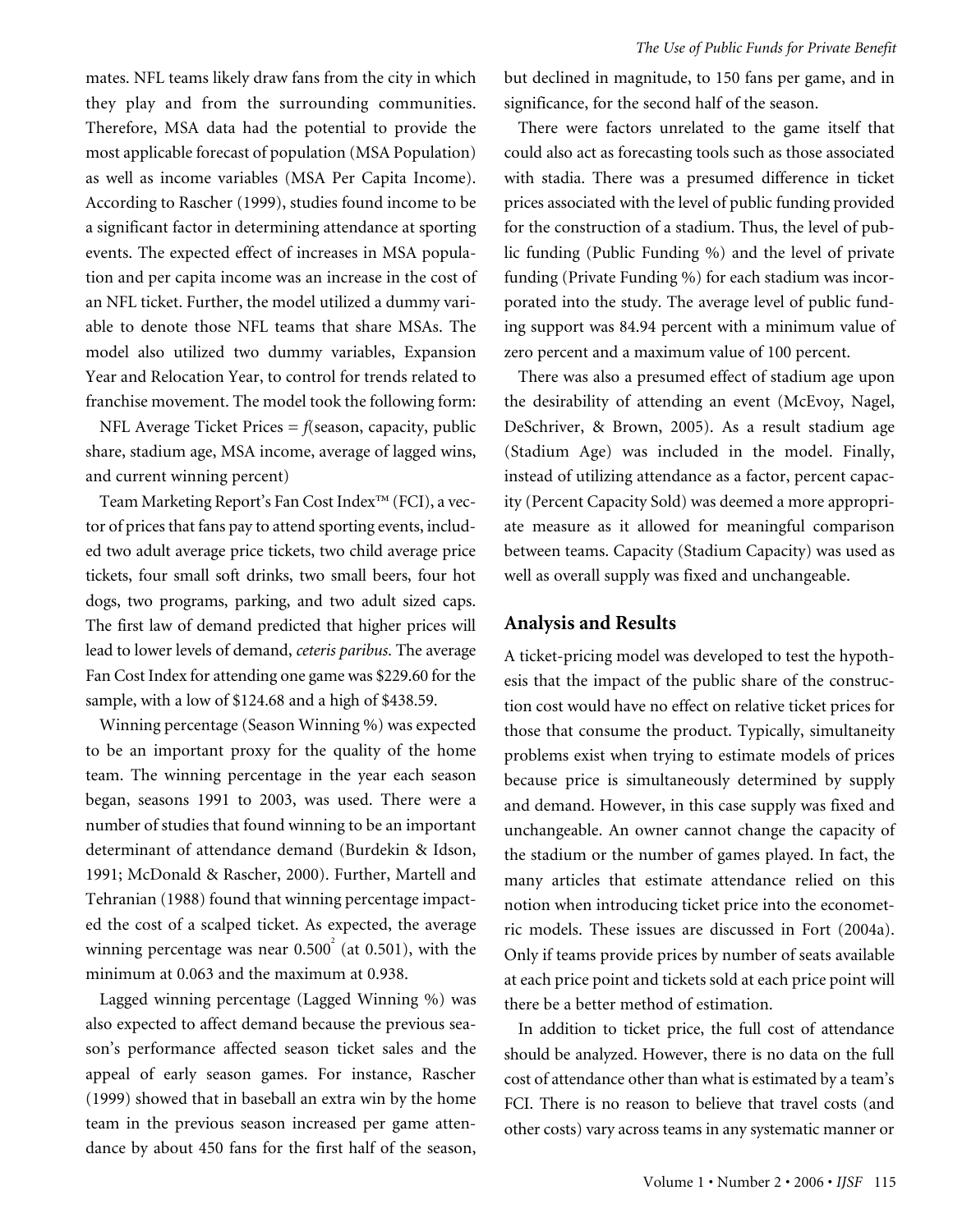#### **Table 2. Regression Results**

| Dependent Variable                 | <b>Average Ticket Prices</b> |             |        |
|------------------------------------|------------------------------|-------------|--------|
| Number of Observations             | 385                          |             |        |
| F-statistic                        | 191.7                        |             |        |
| Prob > F                           | 0.0000                       |             |        |
| R-squared                          | 0.691                        |             |        |
| Independent Variable               | Coefficient                  | t-statistic | P >  t |
| Constant Term                      | $-4104.9$                    | $-12.13$    | 0.000  |
| Season                             | 2.069                        | 23.20       | 0.000  |
| Capacity                           | 0.000044                     | 1.10        | 0.270  |
| Public Share                       | $-0.0415$                    | $-2.81$     | 0.005  |
| Stadium Age                        | $-0.0455$                    | $-2.63$     | 0.009  |
| <b>MSA</b> Income                  | 0.000364                     | 7.55        | 0.000  |
| Average of Lagged and Current WPCT | 6.31                         | 3.08        | 0.002  |

vary according to the source of stadium financing. Thus, these effects will be captured in the intercept term.

As described in the previous section, there were a number of variables in previous studies shown to have an effect on ticket price. In this study, the time trend was shown to have a great impact on average ticket price. Based on the results shown in Table 2, average ticket prices increased \$2.07, or about 5%, each additional season when starting at the average ticket price. As predicted, the quality of the team during the previous season affected expected demand, and lagged winning percentage was very significant. However, season winning percentage was not significant. Different specifications of season winning percentage and lagged winning percentage were tested, with season winning percentage never being significant. By averaging season winning percentage with lagged winning percentage, the F-statistic of the overall model improved (as compared to the model with just lagged winning percentage), even though the t-statistic on the average of season and lagged winning percentage was less than on lagged winning percentage alone. A 10 percentage point increase in the average of lagged and season winning percentage was associated with a rise in average ticket prices of 1%, or \$0.63 on average.

116 Volume 1 • Number 2 • 2006 • *IJSF* Older stadiums had lower ticket prices. While statistically significant, the economic importance is minimal. For each year older, average ticket prices were about \$0.05 lower. Additionally, wealthier MSAs had higher ticket prices. For every \$10,000 increase in MSA per capita income,<sup>3</sup> average ticket prices were approximately \$3.64 higher, *ceteris paribus*.

In determining if the impact of the public share of the construction cost would not affect relative ticket prices for consumers of the NFL product, the results proved that the hypothesis was incorrect. An increase in public funding by 10% lowered the average ticket price by approximately \$0.42 cents. As shown, the majority of the variation in average ticket price was due to a general increase over time and MSA per capita income. Further, the negative relationship between ticket price and the percentage of the stadium that was publicly financed was masking the negative relationship between public financing and season. Over the past decade-and-a-half, ticket prices rose and the percentage of public financing declined, but most of the ticket price increase was accounted for by simple increases in demand and inflation, as well as MSA per capita income.

Finally, the analysis corrected for heteroscedasticity using White's robust errors. The Ramsey RESET test showed no omitted variable bias, and the Shapiro-Wilk test showed that each variable was normally distributed at the less than 3% level. A variance inflation factor analysis caused the removal of a few collinear variables (Lagged Playoff Appearance, Lagged Super Bowl Win, Lagged Super Bowl Appearance).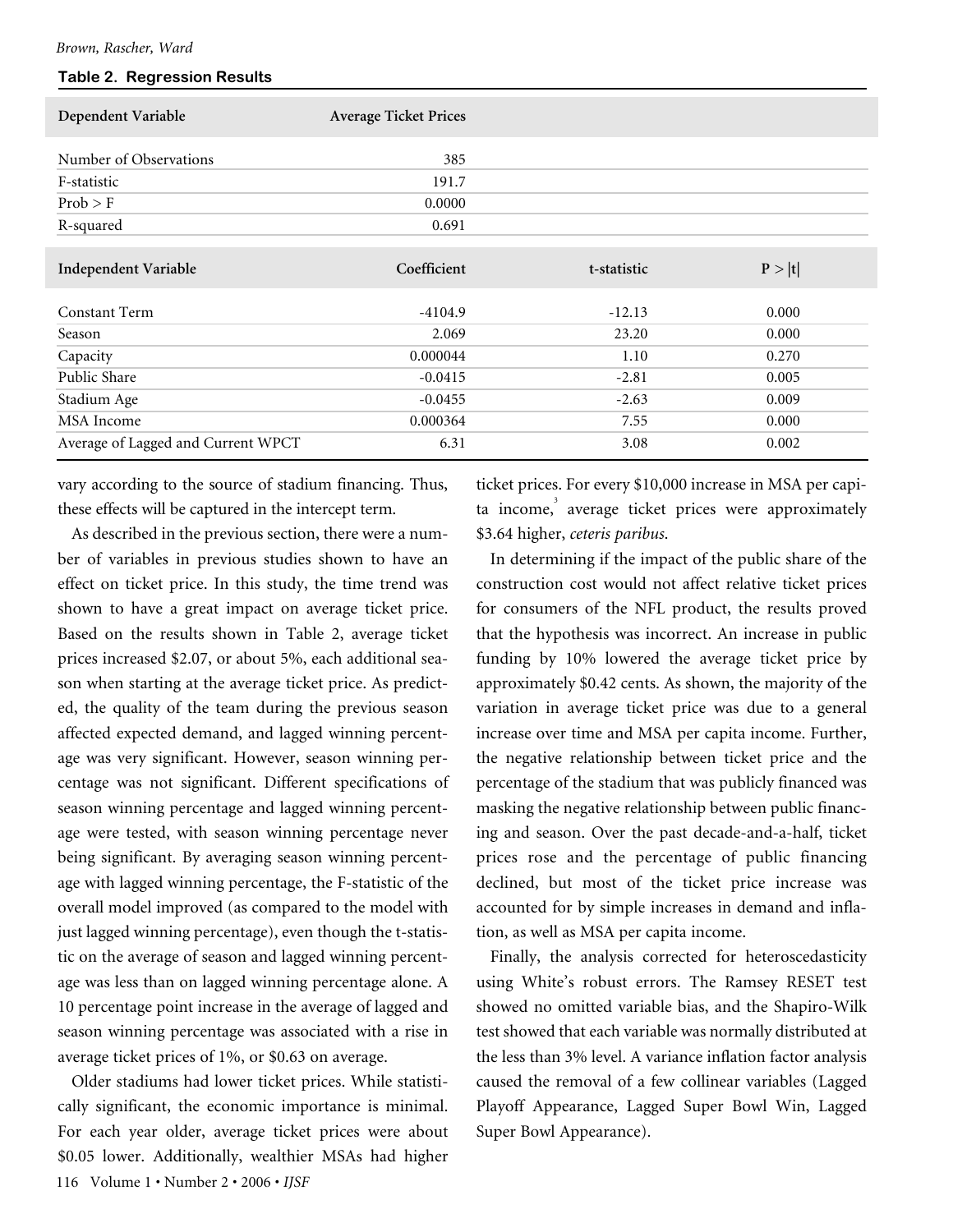# **Discussion and Conclusions**

The findings did not support the hypothesis that higher percentages of public stadium funding would have no impact on ticket prices. However, the findings add to Fort's (2004b) study on subsidies as both have found that an inverse relationship exists between ticket price and subsidy, whether operating or construction.

It must be noted that the impact of public funding of stadia on the average ticket price of a team was small. Average ticket prices have been increasing seasonally, regardless of the composition of stadium funding. Given that the average NFL stadium was almost 90 percent full for every game, team owners have been able to increase the price of tickets without significant negative impacts on attendance. Therefore it can be assumed that ticket price increases reflect an increase in the fan's willingness to pay over time.

The data indicated that on average there is a reduction of \$0.42 in ticket prices with a 10% increase in public finding, thereby running counter to the notion from Leeds and von Allmen (2004) that there is no incentive for a profit-maximizing firm to lower prices if subsidies are increased. It is possible that there are still some important omitted variables, even though the diagnostic tests showed otherwise, that would drive down the impact of public funding to near zero. Further, the data indicated that Mikesell (2002) and Crompton, Howard, and Var (2003) were correct in that teams with a lower percentage of public funding shift the burden of these extra fixed costs to the consumer in order to generate revenue for their increased fixed costs as compared to teams with higher percentages of public funding.

As the results of this study are counter to economic theory, it is possible that a team may charge lower prices as a *quid pro quo* for the public paying for its stadium. There even might be an implicit agreement between team and city to do so when public funding is arranged. Fort (2004b) found this to be true in regard to operating subsidies. However, without such an agreement in place, it would be assumed that teams would inherently price optimally regardless of fixed costs like stadiums.

Another reason why the results of this study are counter to economic theory may be that a team is shifting price increases to concessions, parking, and merchandise instead of tickets because the public paid so much for the stadium. This move would lessen public relations problems when it is reported that ticket prices increased as the team moved into a new publicly funded stadium. Again though, it would be assumed that teams would inherently price optimally regardless of fixed costs like stadiums.

This research has implications for municipalities considering stadium projects. New stadium projects are in vogue, especially for cities hoping to reinvigorate downtown regions. In 2005, it is estimated that \$1.93 billion will be spent to construct new sport venues in the United States, with 55% of the costs being paid for with public funding (Broughton, 2004). However, as previous research has suggested, the economic impacts of new stadia construction are mixed, with some cities seeing promising results and others still hoping for positive returns. For municipalities considering funding stadium projects partially or fully, this research does support the profit maximizing theory as it applies to sports team owners. Local residents should not expect to have much lower ticket prices if they vote to approve the use of public funds to build a stadium, especially if they only vote to approve the partial funding of a stadium. Average ticket prices increased \$2.07, or about 5%, each additional season when starting at the average ticket price. Again, it can be assumed that ticket price increases reflect an increase in the fan's willingness to pay over time.

As the negative impact on ticket price by increase in percent of public funding is small, the citizens of a municipality must decide the value of having a sports team in town, and if this value outweighs the cost. When presented to taxpayers as a referendum, these tax payers must measure the benefits received, their ability to pay, horizontal equity, and vertical equity before agreeing to transfer wealth from the masses to franchise shareholders.

The amount of public funding used has been shown to be an issue between franchise owners and municipalities over the last 20 years. When citizens decide that there is little or no equity when presented with a new tax initiative, franchise owners likely will seek different opportunities to maximize profit. In the mid-1990s, Cleveland refused to publicly fund a new stadium for the Browns (football). As a result, Art Modell, the Browns' owner, moved the team